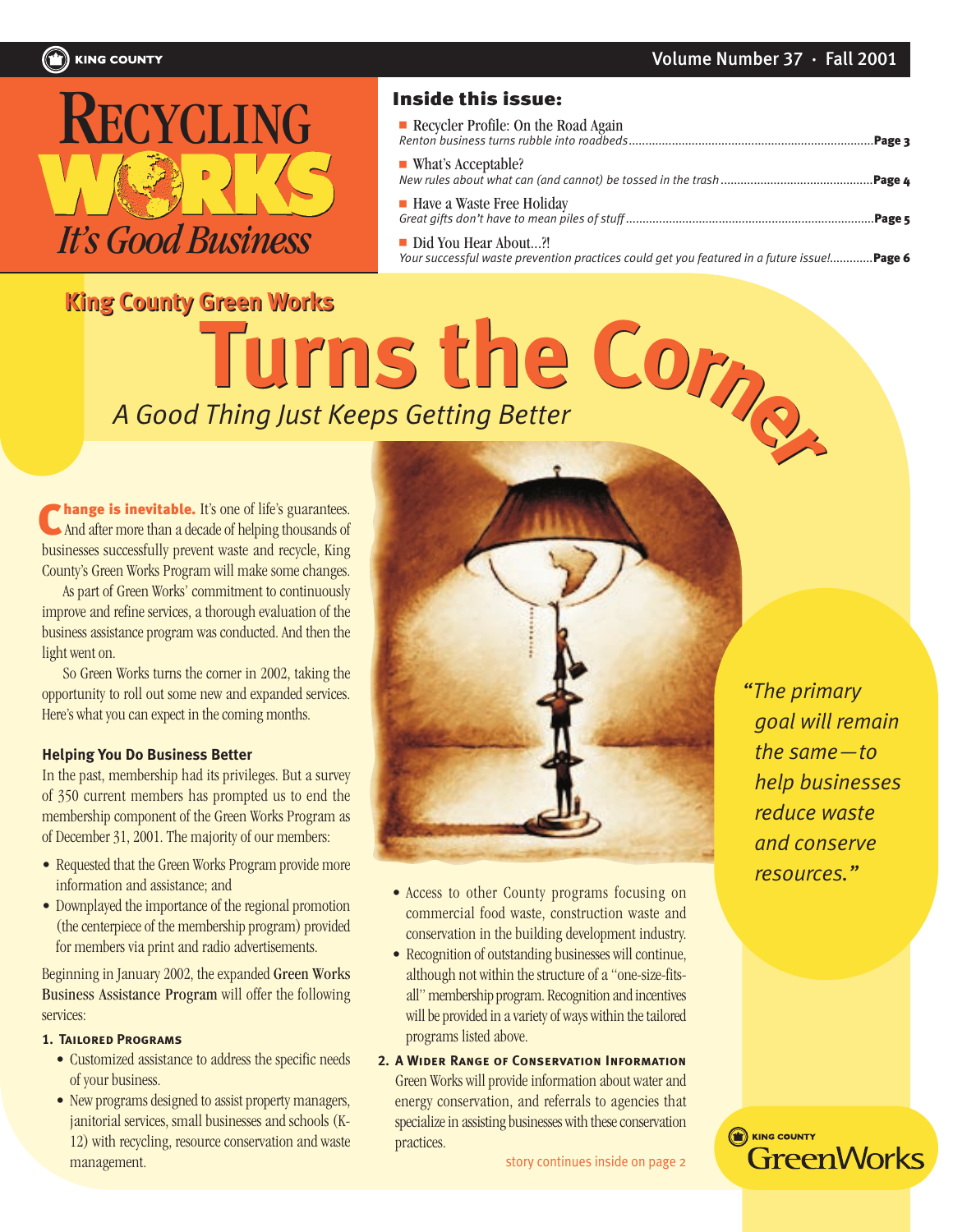# <span id="page-1-0"></span>KING COUNTY **Turns the Corne<sup>r</sup> Turns the Corne<sup>r</sup>**

### [continued from front page](#page-0-0)

### **What Will Stay the Same?**

The primary goal of Green Works will remain the same—to help King County businesses reduce waste and conserve resources. The following core services will continue:

- Telephone hotline and email assistance to provide businesses with timely answers to questions about waste prevention and recycling.
- A quarterly newsletter with information about how to increase and improve recycling, waste prevention and conservation practices.
- A comprehensive online database of local and national recycling and reuse service providers. The database can be searched by material at [www.metrokc.gov/greenworks](http://www.metrokc.gov/greenworks) (click on the "Reuse and Recycling database" link).

### **Membership Applications Accepted through December 2001**

Applications for the Green Works membership program are still being accepted. If your business is in the process of filling out an application, we invite you to submit your application before the December 31, 2001 deadline. Feel free to call us if you need help completing the application.

New members will receive recognition in the next Recycling Works newsletter and promotion in early 2002.

If your business would like to participate in other available membership programs, please refer to the sidebar article to the right entitled "Business Recognition Programs." This list was compiled to help you select the best membership program for your business.

### **Take Advantage of These Services and Keep Up the Green Work!**

Please call us! We are here to serve your business with information and assistance tailored to meet your needs. Please call 206-296-8800 or email [greenworks.swd@metrokc.gov](mailto:greenworks.swd@metrokc.gov) if you would like more information or assistance.

Be sure to look at the "Cut the Waste" box on page 5 of this newsletter. For up-to-date information about the Green Works program, visit [www.metrokc.gov/greenworks](http://www.metrokc.gov/greenworks). Your good practices make the difference in protecting our region's natural resources. Keep up the Green Work!

### *Business Assistance & Recognition Programs Business Assistance & Recognition Programs*

**Example 1 International and national programs**<br> **Let us that assist businesses and provide recognition** that assist businesses and provide recognition for their conservation efforts and achievements. Since the membership component of King County's Green Works Business Assistance Program will end December 31, 2001, this list offers different options to businesses that might want to join other membership programs.

### **Solid Waste***WasteWise*

A U.S. Environmental Protection Agency (EPA) voluntary partnership program through which partners receive technical assistance and recognition for their municipal solid waste reduction efforts.

**Telephone:** 1-800-EPA-WISE (1-800-372-9473) **Email:** [ww@cais.net](mailto:ww@cais.net) **Website:** [www.epa.gov/wastewise](http://www.epa.gov/wastewise)

### **Hazardous Waste**

### *EnviroStars*

A regional program that certifies businesses for their efforts to prevent pollution and reduce hazardous waste, provided by local agencies in partnership with the Puget Soundkeeper Alliance. EnviroStars is a service of the Local Hazardous Waste Management Program in King County, King County Department of Natural Resources.

**Telephone:** 206-263-3063 or 1-877-220-7827 **Website:** [www.envirostars.com](http://www.envirostars.com)

### **Energy Conservation***Energy Star*

A national EPA program to help businesses of all sizes perform energy efficient upgrades. Visit their website to receive free technical help, for listings of products and services, to calculate potential savings based on upgrades and to get a no-cost upgrade manual.

**Telephone:** 1-888-STAR-YES (1-888-782-7937) **Website:** [www.energystar.gov](http://www.energystar.gov)

### **Greenhouse Emissions** *Climate Wise*

Assists businesses to track and reduce greenhouse emissions by making improvements in energy and resource efficiency. Also offers publicity for voluntary actions. Climate Wise offers a comprehensive approach to environmental performance by coordinating free local and regional services as an integrated package. Administered by Seattle City Light in cooperation with Seattle Public Utilities, the Seattle Business and Industry Resource Venture and other service providers.

#### **Telephone:** 206-684-3954

**Website:**[www.ci.seattle.wa.us/light/conserve/](http://www.ci.seattle.wa.us/light/conserve/business/climatewise) [business/climatewise](http://www.ci.seattle.wa.us/light/conserve/business/climatewise)

### **Water Conservation***WAVE (Water Alliances for Voluntary Efficiency)*

The mission of this national program is to encourage commercial businesses and institutions to reduce water consumption while increasing efficiency, profitability and competitiveness.

**Telephone:** 202-564-0623 **Website:** [www.epa.gov/owmitnet/](http://www.epa.gov/owmitnet/wav_part.htm) [wav\\_part.htm](http://www.epa.gov/owmitnet/wav_part.htm)

### **General Recognition Programs***National Environmental Performance Track*

A national program designed to recognize and encourage top environmental performers-those who go beyond compliance with regulatory requirements to attain levels of environmental performance and management that benefit people, communities and the environment.

**Telephone:** 1-888-339-PTRK **Website:** [www.epa.gov/performancetrack](http://www.epa.gov/performancetrack)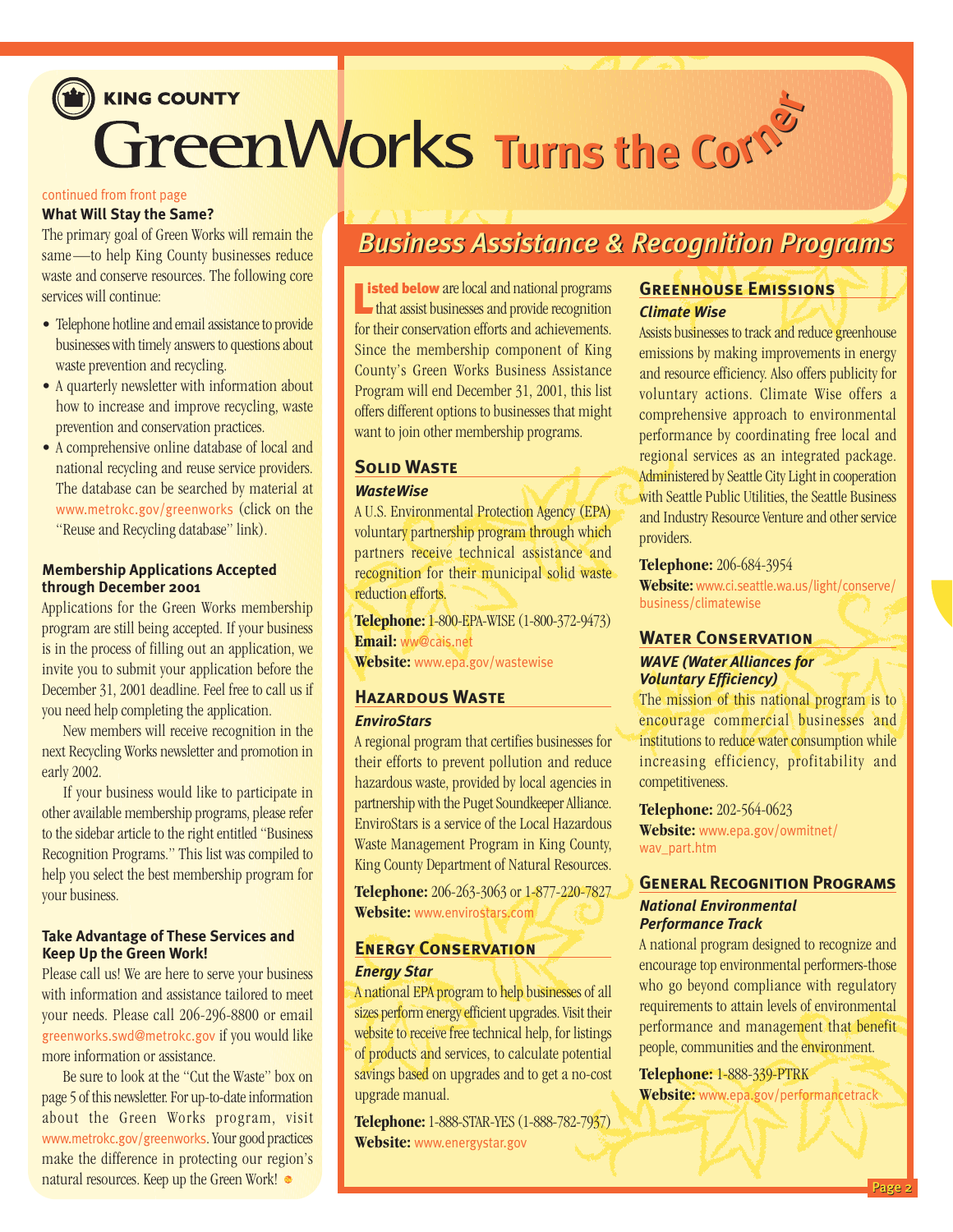### <span id="page-2-0"></span>**On the Road Again** *Renton Company Takes*<br> *Contract Road Again Repaving with Debris the Path of Reuse in Repaving with Debris Recycler Profile:*

**Ave you ever wondered** what's in — and under — the road you're driving on as you under — the road you're driving on as you make the morning commute or the quick trip down to the grocery store?

If that stretch of thoroughfare was constructed recently, you may be motoring over part of the Kingdome. If crews are currently patching a pothole in front of your business, you could soon be driving over some of the 5,000 water-wasting toilets recently rounded up by local water agencies.

These are just a couple of examples of the materials Renton Concrete Recyclers recently processed at their plant, located on the former Black River Quarry site north of I-405 in Renton. Renton Concrete's employees turn mountains of rubble into materials for road fill. The plant also manufactures products for lighter jobs such as sidewalk fill, driveways or paths, turning out an estimated 200,000 tons of rejuvenated fill each year.

*Crushed demolition debris, including bits of the Kingdome and water-wasting toilets, are turned into mountains of fill.*

Transportation authorities have begun to incorporate recycled materials specifications into their rules governing roadway construction and repair. The Washington State Department of Transportation (WSDOT) tests recycled concrete, porcelain, brick, ceramic, asphalt, glass, used tires, and steel and copper slag to assess their usability in road construction. Some materials don't work as well as others. For example, WSDOT suspended approval for using recycled tires after construction crews had difficulties using them in projects where a lighter roadbed was required.

Contractors, homeowners, local cities, King County, the Port of Seattle and demolition crews bring their loads in and are charged roughly \$6.50





*Employees of Renton Concrete Recyclers sort rubble that will eventually be placed under roads, sidewalks and driveways.*

per yard for rubble measuring two feet or less, and \$7.50 per yard for rubble two to four feet in size.

Renton Concrete Recyclers is one of several facilities in King County that accepts and recycles concrete, asphalt, brick, stone and other similar materials. Such recyclers offer local businesses a cost-effective means of recycling rubble — and an opportunity to purchase materials that fulfill job needs as well as or better than virgin materials at a fraction of the cost.

To find out more about Renton Concrete Recyclers, call 206-772-2278. To locate recycling options for rubble — and also for everything from auto bumpers to video cassettes — visit the King County Recycling and Reuse online database at [www.metrokc.gov/greenworks](http://www.metrokc.gov/greenworks) (and select "Reuse and Recycling Database") or call King County's Green Works Business Assistance Program at 206-296-8800.

### **King County To Host National Recycling Coalition Conference**

ing County will host the prestigious King County will host the prestigious<br>National Recycling Coalition (NRC)'s Annual Congress and Exposition, scheduled for January 13–16, 2002 in Seattle.

The NRC is a nonprofit organization

dedicated to advancing and improving recycling, composting and reuse systems. Workshops, displays, and tours of area processing plants, recycling centers and composting facilities will be offered.

To learn more, visit [dnr.metrokc.gov/swd/](http://dnr.metrokc.gov/swd/bizprog/what_new/new.htm) [bizprog/what\\_new/new.htm](http://dnr.metrokc.gov/swd/bizprog/what_new/new.htm). To register for the conference, or for more information about the NRC, visit online at [www.nrc-recycle.org](http://www.nrc-recycle.org) or call 703-683-9025. ●

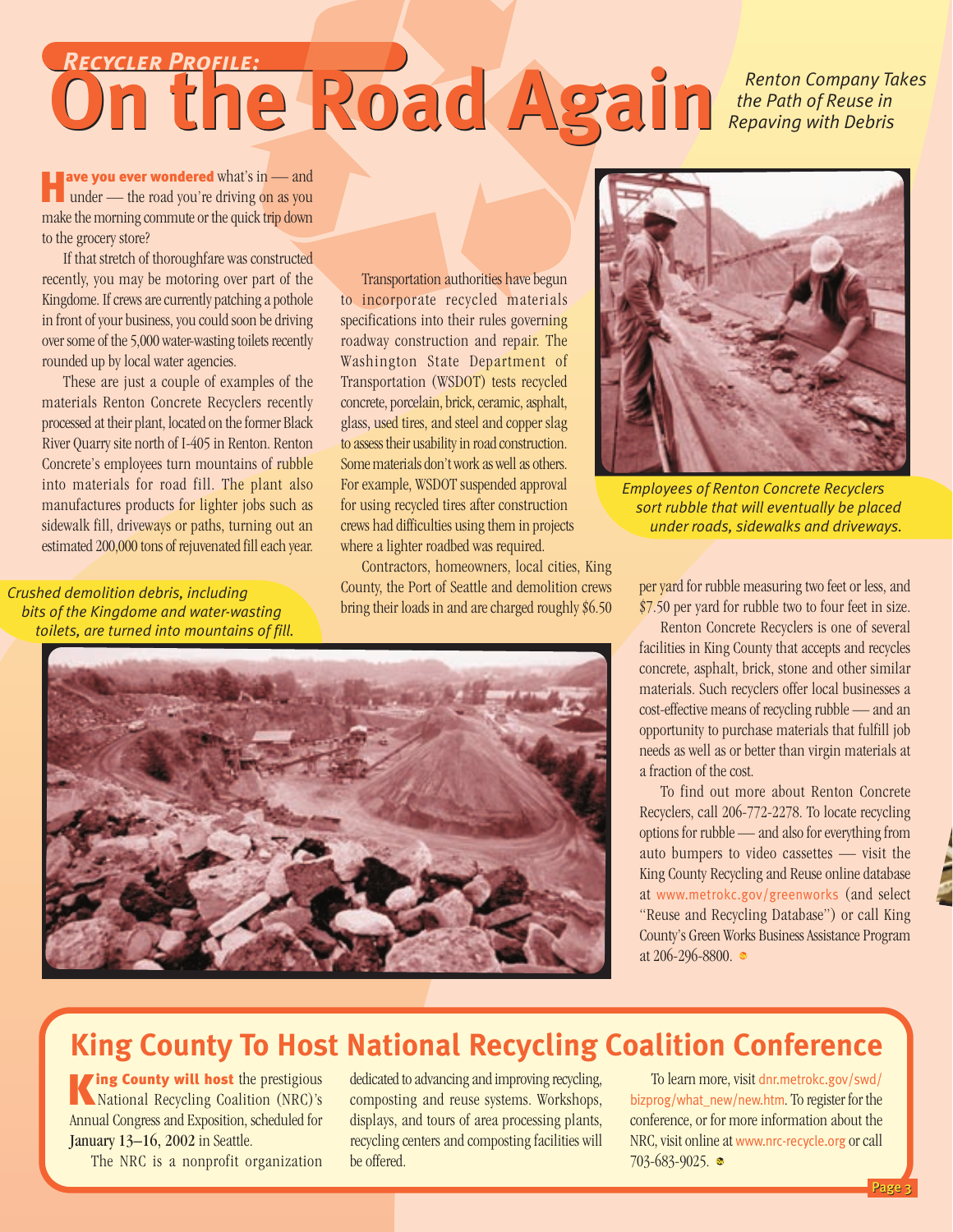### <span id="page-3-0"></span>**What's Acceptable? What's ACCEPTEDE?** *King County's New*<br> **ACCEPTEDE?** *King County's New*<br>
<u>ACCEPTED</u>

## *Business Waste Acceptance Rules*

**M** hen it comes to waste, well, some things<br>are just no longer acceptable. King County are just no longer acceptable. King County occasionally makes changes to its Waste Acceptance Rules. There are plenty of good reasons why, including pending state or federal regulations, public safety and a clean environment.

Here's the rundown of the King County Solid Waste Division's new restrictions from a revised list of materials accepted from commercial customers at transfer stations. These revisions do not apply to residents.

### **Computer monitors will no longer be accepted for disposal**

Computer components and electronic equipment are now the single largest source of lead in municipal solid waste. A single monitor contains 3-8 lbs. of lead, so it's no wonder that King County is concerned about the hazards posed by improper disposal.



### **The Waste From The Waste From Our Electronic Era Our Electronic Era**

### *Manufacturers, Recyclers, Governments & Nonprofits Tackle Growing Problem*

206-296-8800.

**D** roken and outdated electronic products, or "e-waste," are becoming one of the fastest growing **B** vaste streams. E-waste already makes up two to five percent of municipal solid waste and can waste streams. E-waste already makes up two to five percent of municipal solid waste and can contain toxic materials and heavy metals that should not be put in the trash.

Electronics manufacturers and recyclers, local government agencies and nonprofit organizations are meeting to address this problem in a joint effort called the Western Electronics Product Stewardship Initiative, or WEPSI. To become involved in WEPSI, contact Wayne Rifer at 503-644-0294 or email at [wrifer@concentric.net](mailto:wrifer@concentric.net).

### **Fluorescent lights and some other types of lamps no longer accepted**

Fluorescent lighting tubes, high intensity discharge lamps (including mercury vapor, metal halide and high-pressure sodium) and neon lights from businesses will not be accepted. The good news is that local and national recycling

opportunities are now available. See "Reuse and Recycling Options" below.

### **Cable & wire rope over eight feet long only accepted with advance clearance**

Cable and wire rope eight feet or longer, including electrical wire, will be accepted only with advanced

clearance and a scheduled appointment. Wire tangled in landfill equipment prompted this rules change.

Check out the Green Works "Reuse and Recycling Database" (and select "metal") to locate recyclers accepting these materials. To obtain advanced clearance for disposal, call 206-296-4418 or 206-296-8475.

### **Reuse and Recycling Options**

Call the Green Works hotline at 206-296-8800 or visit the King County "Reuse and Recycling Database" online at (and select "Reuse and Recycling Database") to find options for handling materials covered in this article.

### **For More Information**

The complete King County Waste Acceptance Rules are available online at [dnr.metrokc.gov/swd/](http://dnr.metrokc.gov/swd/SWDINFO/acceptpolicy.htm) [SWDINFO/acceptpolicy.htm](http://dnr.metrokc.gov/swd/SWDINFO/acceptpolicy.htm).

It's wise to call ahead regarding waste acceptance policies. A list of transfer station locations and hours can be found at [dnr.metrokc.gov/swd/SWDINFO/](http://dnr.metrokc.gov/swd/SWDINFO/XFERSTA2.htm) [XFERSTA2.htm](http://dnr.metrokc.gov/swd/SWDINFO/XFERSTA2.htm), or call 206-296-6542 (1-800-833- 6388 TTY Relay Service).

*Transfer stations in King County will no longer accept certain materials*

King County's new acceptance policy recognizes improved monitor recycling opportunities, along with anticipated changes that should toughen

"Many Puget Sound businesses have looked to the landfill as a final resting place for obsolete computers. But computer components often

> prompt a warning, then risk fines starting at \$100 and escalating to thousands of dollars for repeat offenses. How can businesses recycle old monitors? Visit King County's Computer Recovery Project website at [dnr.metrokc.gov/swd/crp.htm](http://dnr.metrokc.gov/swd/crp.htm) or call

federal and state regulations.

contain heavy metals, and can be recycled or reused by a growing number of recycling businesses," said Pam Bissonette, Director of King County Department of Natural

Businesses can no longer dispose of

**Resources**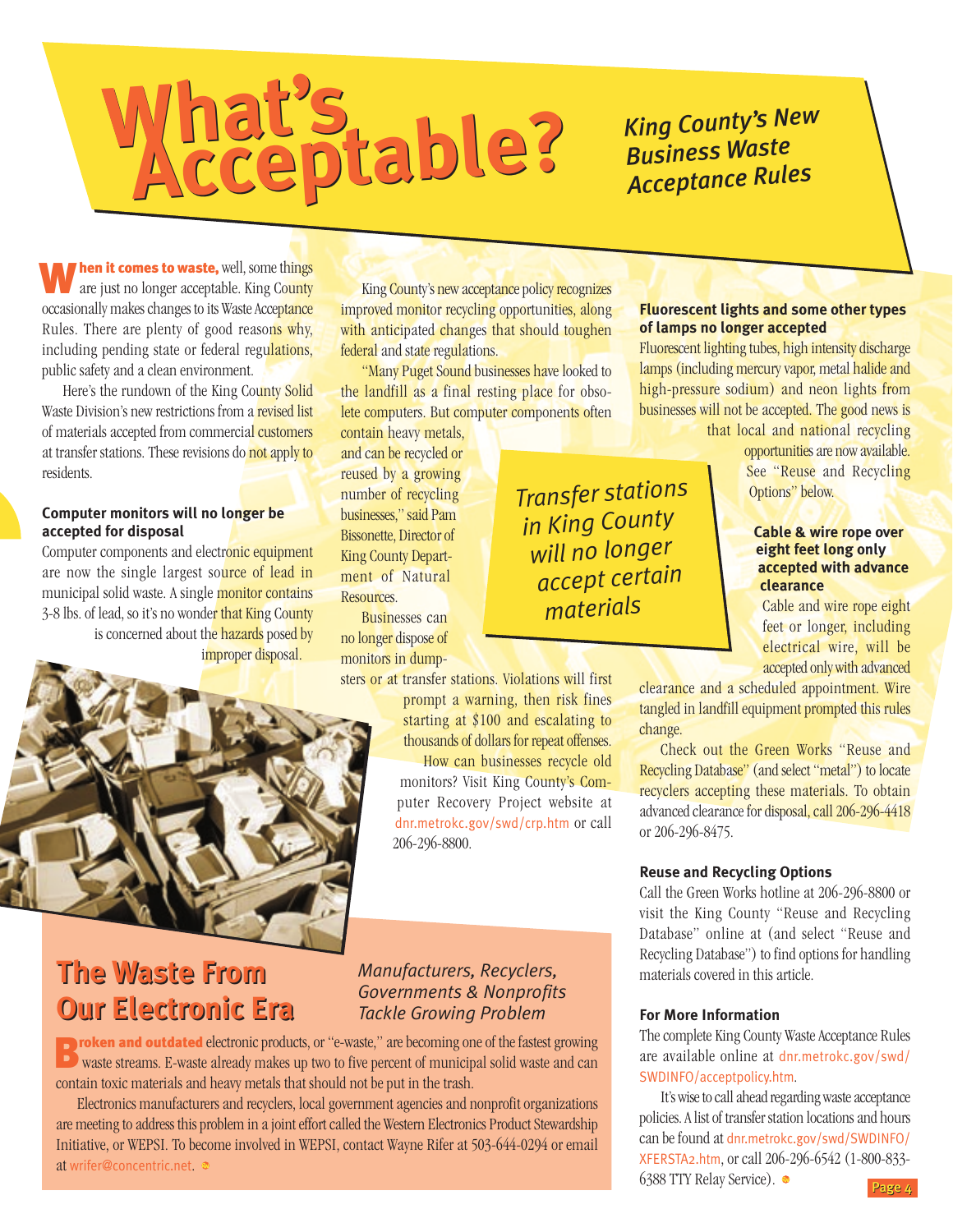<span id="page-4-0"></span>

*How On Earth Do We Get Rid Of This Stuff?? How Do We Start A Recycling Program??*

### **Call today for help: 206-296-8800**

The King County Green Works Program has answers to your questions about recycling, waste prevention, and conserving resources such as water and electricity.

### **Green Works Offers Businesses:**

- Useful tips on how to start and expand recycling programs;
- Free site visits by trained staff;
- Lists of local reuse and recycling services for materials like paper, cardboard, metals, glass, plastics and even computer equipment, carpeting, cell phones and other materials; and
- Referrals to agencies that assist with energy and water conservation and hazardous waste prevention.

Call the Green Works Business Assistance Program at 206-296-8800 today so that your business can start saving and conserving right away. Visit our website at [www.metrokc.gov/greenworks](http://www.metrokc.gov/greenworks) or email us at [greenworks.swd@metrokc.gov](mailto:greenworks.swd@metrokc.gov) for more information.

## **Example 2**<br> **New Gree** Green Works **Members**

- Jay Lazerwitz Art and Architecture, *Seattle*
- The Mitered Corner, *Seattle*
- Whole Foods Market, Inc., *Seattle*

# **THE COUNTY**<br>GreenWorks

# **Have a Waste-Free Holiday! Have a Waste-Free Holiday!**

Are you wondering what gifts to give your suppliers, clients and employees — or friends and family — during the fast approaching holiday season? And did you know that an extra one million tons of trash is generated nationwide every week during the holiday season?

This year, you can help to reduce waste — and impress others with your thoughtfulness — by giving experiences instead of stuff.

Through King County's Waste-Free Holidays Program, you can purchase discounted tickets and gift certificates to a variety of entertainment and sporting events,

movies, museums and even restaurants. The discounts begin on Friday, November 23 (the day after Thanksgiving) and continue through the end of December.

Waste Free Holidays is a partnership between King County's Solid Waste Division and more than one hundred participating theatres, restaurants and other local businesses offering the discounts.

For a list of discounted experiences, call the King County Waste Reduction & Recycling Information line at 206-296-4466 or 1-800-833- 6388 (TTY Relay). And, beginning November 23, call 206-NO-STUFF (206-667-8833) or visit [www.metrokc.gov](http://www.metrokc.gov) and click on the Waste-Free Holidays link.  $\bullet$ 

# **Give Experiences Instead of Stuff**